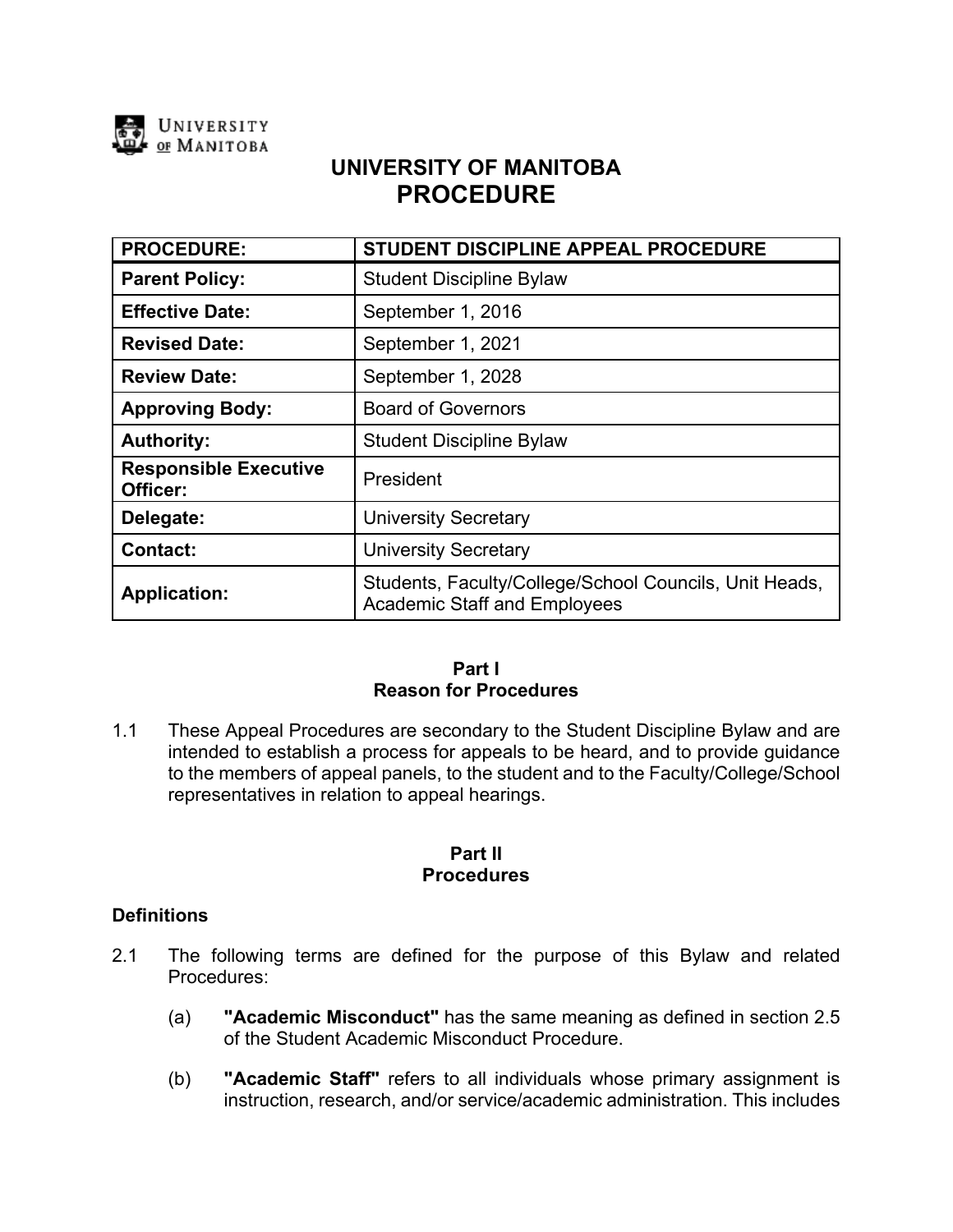employees who hold an academic rank such as professor, associate professor, assistant professor, instructor, lecturer, librarian, or the equivalent of any of those academic ranks. The category also includes a dean, director, associate dean, assistant dean, chair or head of department, visiting scholars, senior scholars, and those holding unpaid academic appointments, insofar as they perform instructional, research, and/or service/academic administrative duties

- (c) **"Appeal Body"** means the appropriate persons or bodies as identified in sections 2.9 to 2.14.
- (d) **"Appeal Procedure"** means this Student Discipline Appeal Procedure.
- (e) **"Appellant"** means the Student appealing a Disciplinary Action taken against him or her.
- (f) **"Bylaw"** means the Student Discipline Bylaw.
- (g) **"College"** means a Professional College as defined under the Definitions of Academic Units Policy.
- (h) **"Disciplinary Action"** means the specific disciplinary actions available for each Disciplinary Authority under Table 3 of this Bylaw.
- (i) **"Disciplinary Authority"** means the discipline authority designated to determine a matter of student discipline for Academic Misconduct or Non-Academic Misconduct.
- **(j)** "**Discrimination"** has the same meaning as defined under the Respectful Work and Learning Environment Policy.
- (k) **"Faculty"** means a Faculty as defined under the Definitions of Academic Units Policy.
- (l) **"Local Disciplinary Committee"** or **"LDC"** means the standing or, from time to time, ad hoc committee appointed to hear and determine disciplinary matters under section 2.24 of this Appeal Procedure.
- (m) **"Non-Academic Misconduct"** has the same meaning as defined in section 2.5 of the Student Non-Academic Misconduct and Concerning Behaviour Procedure.
- (n) **"Notice of Appeal"** means the appeal documentation that must be filed by the Student under section 2.16.
- (o) **"Respondent"** means the Disciplinary Authority whose decision is being appealed.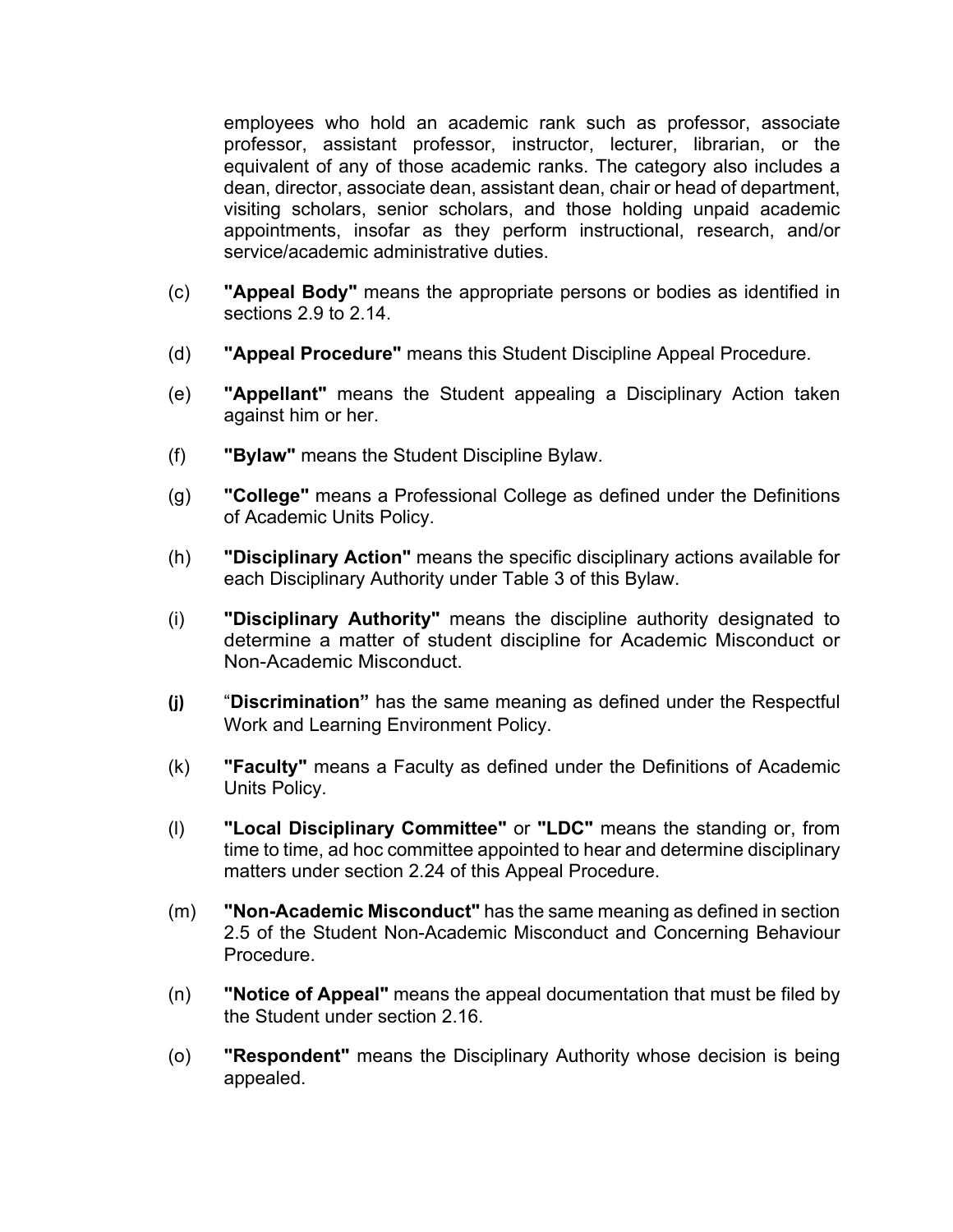- (p) **"School"** means a "School of the University" or a "School of a Faculty", as those terms are defined under the Definitions of Academic Units Policy.
- (q) **"Sexual Violence"** has the same meaning as defined under the Sexual Violence Policy.
- (r) **"Student"** means any of the following individuals:
	- (i) **Admitted –** an individual who has accepted an offer of admission to the University;
	- (ii) **Current –** an individual who is either registered in course(s) or in a program of studies at the University or is eligible to continue in their studies at the University either because the individual meets minimum academic performance requirements or will be eligible to continue after discharging a financial hold or serving suspension due to academic or discipline;
	- (iii) **Former –** an individual who has graduated from the University or who has withdrawn (either voluntarily or was required to withdraw).
- (s) **"Student Advocate"** is a member of the University's Student Advocacy Office who provides students with information on their rights and responsibilities, as well as assistance with resolving problems or concerns resulting from actions or decisions taken by the University.
- (t) **"Table 3"** means Table 3: Disciplinary Actions and Disciplinary Authorities, which follows the Bylaw.
- (u) **"Unit"** means a Faculty, School, College, institute, centre, academic support unit (for example, libraries) or administrative unit whose Unit Head reports to the President or a Vice-President, Associate Vice-President or Vice-Provost. An academic department within a faculty or school is not a Unit as the term is used within this Procedure.
- (v) **"Unit Head"** refers to the individual with direct supervisory authority over a Unit, including Deans, Directors, the University Librarian, the President, Vice-Presidents, Associate Vice-Presidents and Vice-Provosts with respect to their Units.
- (w) **"University"** means The University of Manitoba.
- (x) **"University Community"** means all Board of Governors members, Senate members, Faculty/College/School Councils, employees, Students, volunteers, external parties, contractors and suppliers.
- (y) **"UDC"** means the University Discipline Committee composed under section 2.53 of this Appeal Procedure.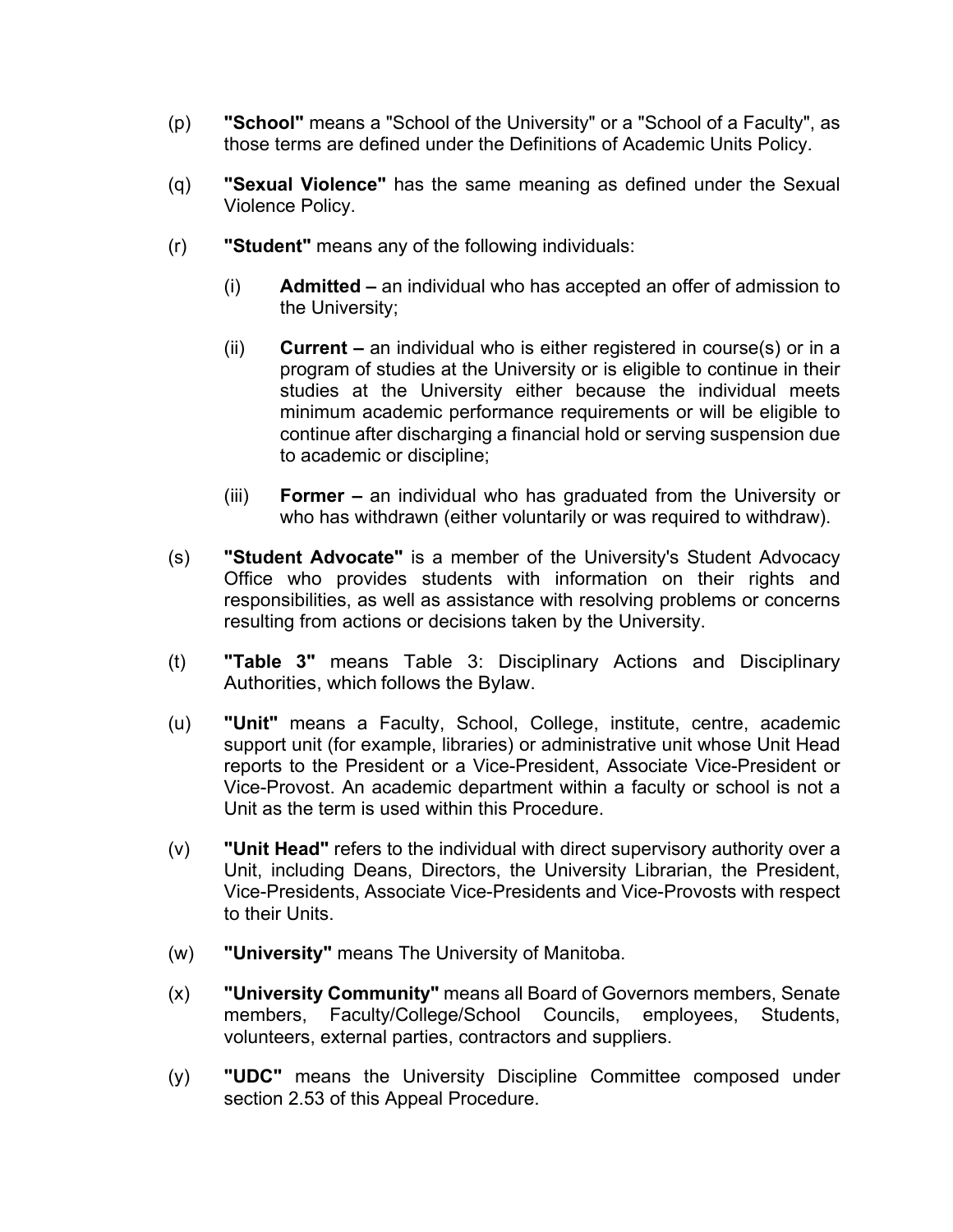# **Appeals Generally**

- 2.2 Students have a right to appeal Disciplinary Actions made by a Disciplinary Authority, subject to section 2.23 of the Bylaw.
- 2.3 Only the Student who has been the subject of a Disciplinary Action has the right to appeal.
- 2.4 An Appeal Body may dispose of the matter by instituting any Disciplinary Action authorized to it under Table 3. The resulting disposition may be the same, more severe or less severe than the original Disciplinary Action and the Appellant must be so informed of this possibility prior to the commencement of an appeal hearing.
- 2.5 When an appeal is heard by an Appeal Body, the Appellant must be invited to attend the hearing and, if in attendance, be permitted to ask questions and offer an explanation. Every reasonable attempt should be made to schedule the hearing at a time and place that permits the Appellant's participation.
- 2.6 If the Appellant, Respondent or their respective representatives are unable to attend the hearing in person, the use of a digital communication, such as audio or video conferencing, may be used with prior consent of the chair of the Appeal Body, provided that such means enable all parties to clearly communicate. A request for such a meeting must be made at least one week in advance of the hearing date.
- 2.7 Subject to sections 2.40 and 2.74 of this Appeal Procedure, the Appellant may appear in person and be represented by a Student Advocate, a representative from the University of Manitoba Students' Union, a representative from the Graduate Students' Association, a member of the University Community not receiving payment for appearing, or a member of the Appellant's immediate family. It is the Appellant's sole responsibility to determine the adequacy of their representation.
- 2.8 Subject to sections 2.40, 2.45, 2.76, and 2.83 of this Appeal Procedure, a representative designated in writing by the Appellant may:
	- (a) attend any disciplinary hearing; and
	- (b) participate in any disciplinary hearing to the extent of asking questions of anyone in attendance and making submissions to any Appeal Body.

### **Appeal Routes**

2.9 If the Appellant wishes to appeal the Disciplinary Action of a member of the Academic Staff (except for suspension from attendance for the balance of the meeting of one class), or the decision of a department head, the Notice of Appeal must be delivered to the appropriate Unit Head in the Unit offering course(s) and the Unit Head in the Unit in which the Appellant is registered, with a copy to the Academic Staff or department head, as the case may be.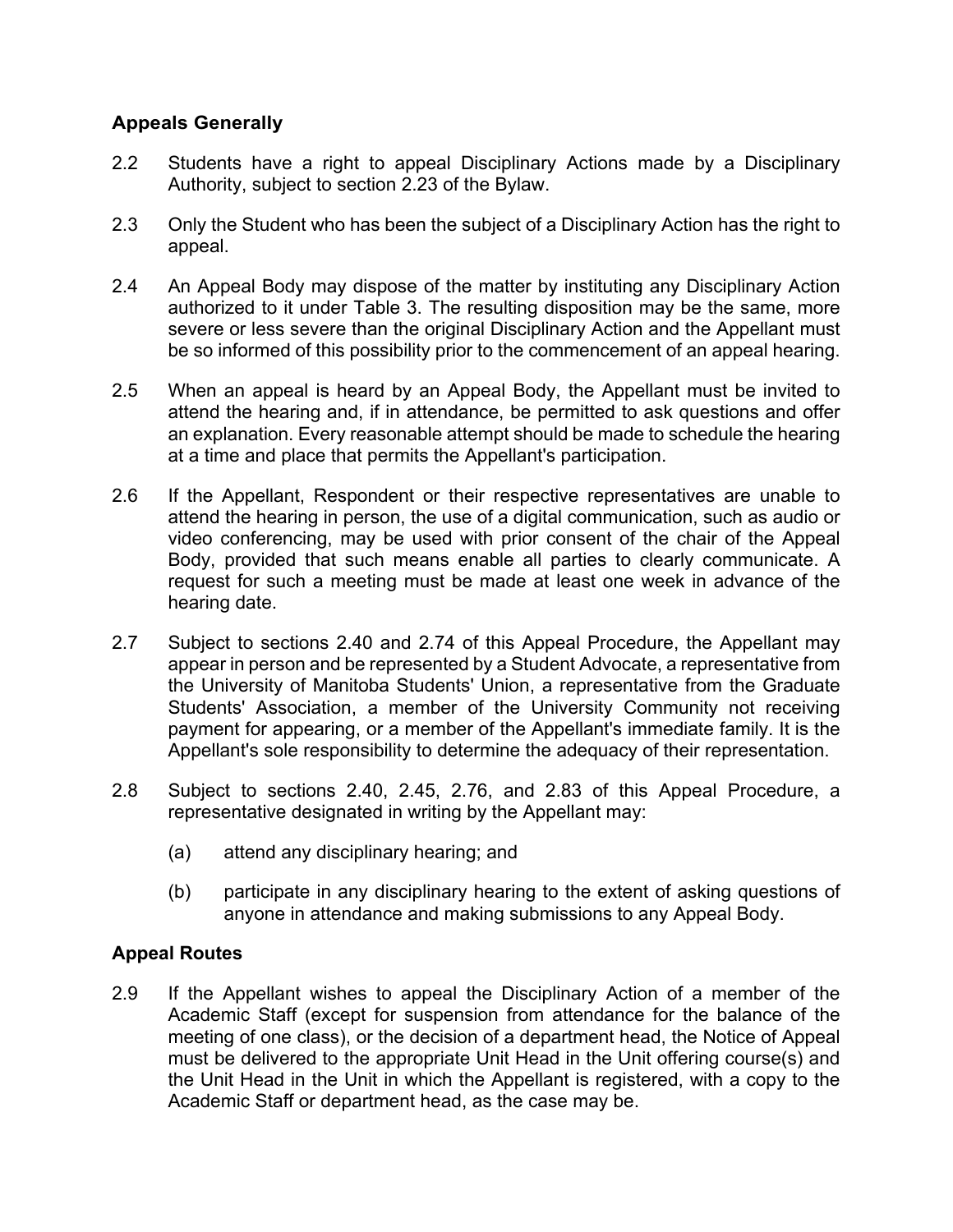- 2.10 If an Appellant is appealing within a Unit that does not have department heads, then the first level of decision will be the Unit Head of that respective Unit and the next level of appeal will be as set out in section 2.11 of this Procedure.
- 2.11 If the Appellant wishes to appeal the Disciplinary Action of a Unit Head, or the Director of Student Residences, the Notice of Appeal must be delivered to the appropriate Local Disciplinary Committee in care of the respective Unit Head or Director of Student Residence.
- 2.12 If the Appellant wishes to appeal the Disciplinary Action of the University Librarian (other than as a delegate of the President), a delegate of the University Librarian, or an ad hoc committee appointed by the University Librarian, the Notice of Appeal must be delivered to the Chair of the Senate Committee on Libraries, with a copy to the person or ad hoc committee which made the initial disciplinary decision. Within ten (10) working days of receipt of the Notice of Appeal, the Chair of the Senate Committee on Libraries will appoint a Library Appeals Committee to hear the appeal.
- 2.13 If the Appellant wishes to appeal the disciplinary decision of any of the following Disciplinary Authorities or appeal any Disciplinary Action related to Sexual Violence or Discrimination, the Notice of Appeal must be delivered to the UDC in care of the Secretary of the UDC (University Secretary):
	- (a) the decision of an LDC or the Library Appeals Committee;
	- (b) the decision of the Executive Director of Enrolment Services;
	- (c) the decision of the Dean of the Faculty of Graduate Studies in relation to fraudulent documents submitted for admission to the Faculty;
	- (d) the decision of the Executive Director of Enrolment Services or the Associate Vice-President (Administration) or an ad hoc committee appointed by either of these persons;
	- (e) the decision of the Chief Information Officer of Information Services and Technology (IST);
	- $(f)$  the decision of the Registrar;
	- (g) the decision of the Vice-President (Administration);
	- (h) the decision of the Vice-Provost (Students); or
	- (i) the decision of the President or delegate.
- 2.14 If the disciplinary matter involved two or more Students and two or more Students appeal: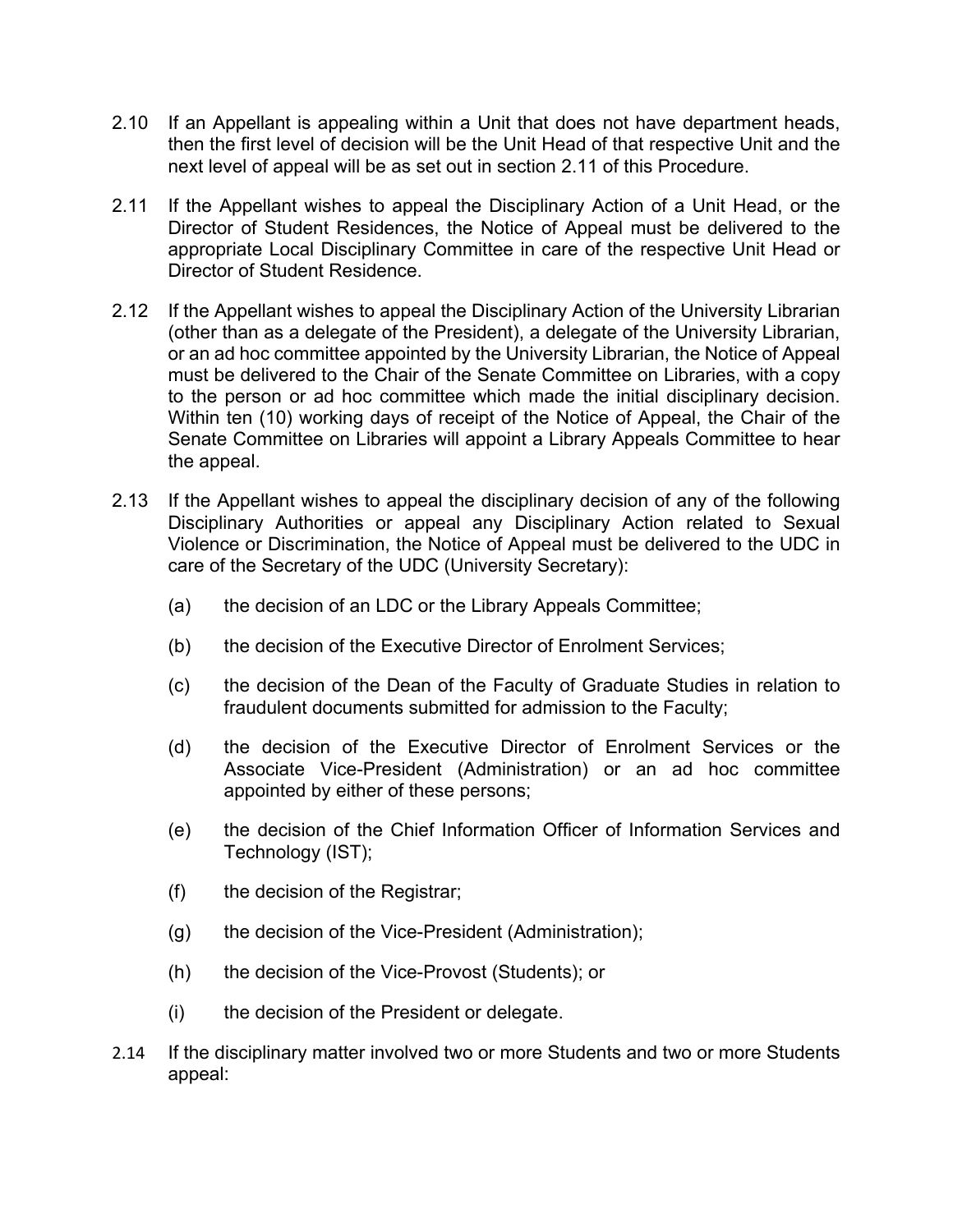- (a) The Students must have separate hearings, but the members of the Appeal Body may be the same for each hearing, subject to sections 2.33 and 2.67 of this Procedure;
- (b) The Respondents may bring in relevant information on the other Student(s) as it pertains to each appeal; and
- (c) Every effort must be made to protect the identity of the other Student(s).

### **Filing an Appeal**

- 2.15 The Appellant must deliver the Notice of Appeal to the appropriate Appeal Body within ten (10) working days as of the date on the letter notifying the Appellant of the Disciplinary Action from the lower body.
- 2.16 The Notice of Appeal must include:
	- (a) such appeal application form, with current mailing address and telephone numbers, as may be required by the Appeal Body;
	- (b) copies of such written materials as the Appellant wishes considered in connection with the appeal;
	- (c) copies of the letter indicating the lower level decision, if not a first level appeal;
	- (d) A letter clearly outlining the reason for the appeal and the remedy sought, including an indication of whether the Appellant is appealing the decision on:
		- (i) the finding of facts, where permitted subject to s. 2.23 of the Student Discipline Bylaw;
		- (ii) the Disciplinary Action imposed by the Disciplinary Authority; or
		- (iii) both the facts and the Disciplinary Action, where permitted subject to s. 2.23 of the Student Discipline Bylaw; and
	- (e) the name and contact information of any representative that the Appellant wishes to have present at the appeal hearing, subject to subject to sections 2.7, 2.39 and 2.74 of this Appeal Procedure.
	- (f) In the case of an appeal to the LDC or UDC, a listing of all resources or witnesses the Appellant wants in attendance at the hearing and their relevance. The scheduling of witnesses and resource people is the responsibility of the Appellant.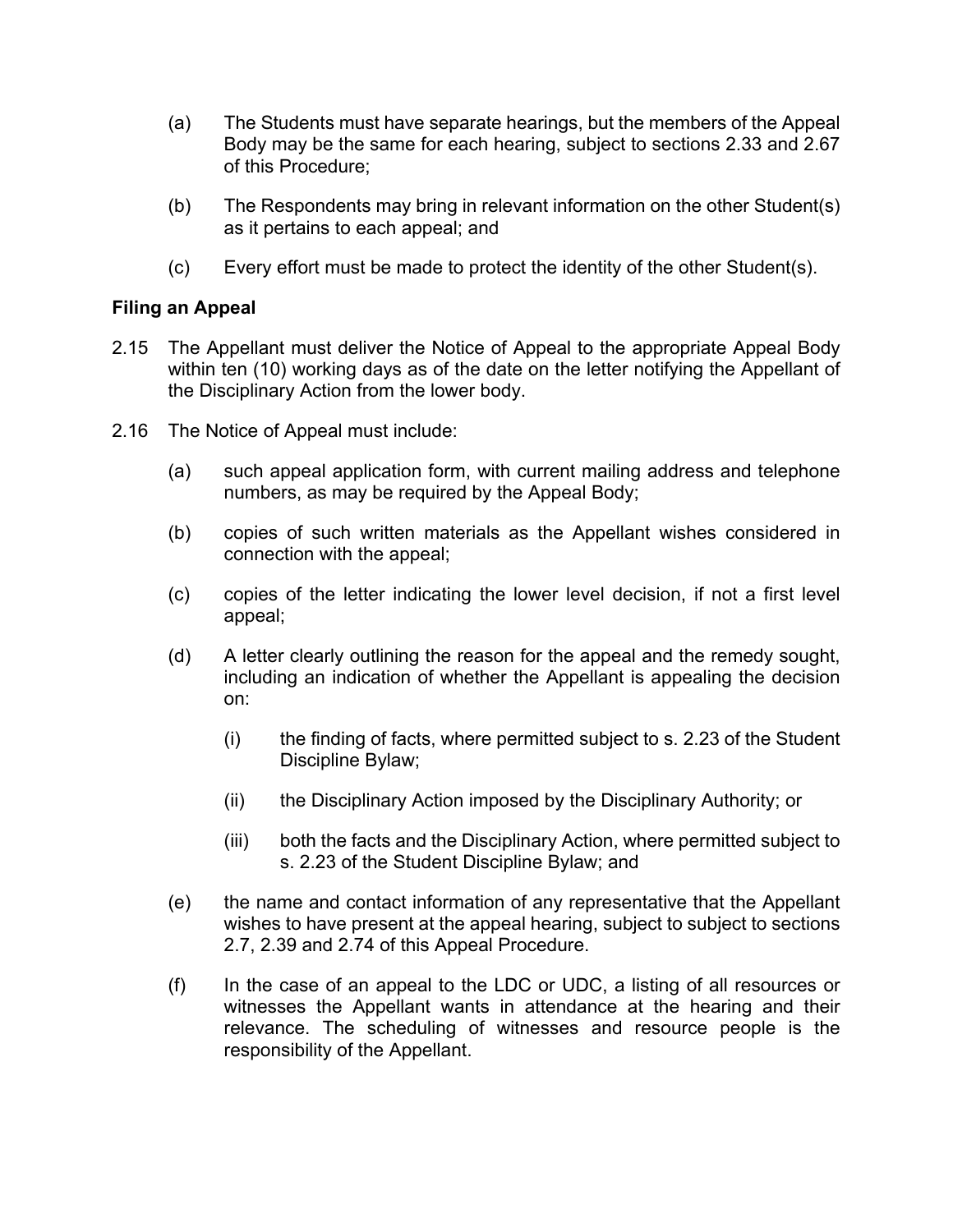- 2.17 Subject to section 2.18, if an appeal is not received by the next level Appeal Body by the deadline set out in section 2.15, the Disciplinary Action against the Student will be implemented.
- 2.18 The time for delivery of a Notice of Appeal may be extended by the Appeal Body, or by the chair of the Appeal Body where the Appeal Body is the LDC or the UDC.
- 2.19 The Disciplinary Action implemented may be put on hold if the Appeal Body receiving the next level of appeal deems the lateness acceptable and grants the Appellant permission to proceed with the appeal after deadline.
- 2.20 The Appellant and the designated representative of the Appellant must receive the same notices of hearings held by the LDC and the UDC as the Respondents.

### **Responsibilities of Respondents**

- 2.21 The Respondent will be given ten (10) working days to respond to the Notice of Appeal.
- 2.22 Respondents must submit the following:
	- (a) A written response to the Appellant's Notice of Appeal;
	- (b) All relevant documentation the Respondents will rely on as support for their position regarding the appeal; and
	- (c) In the case of an appeal to the LDC or UDC, a listing of all resource people or witnesses they want in attendance at the hearing and their relevance. The scheduling of witnesses and resource people is the responsibility of the Respondent.
	- (d) All the above documents must be filed within the time set out in section 2.21. If the Respondent had not received permission for an extension, a written request must be submitted to the Appeal Body to determine whether the Respondent's submission will be accepted.
- 2.23 If no response is received from the Respondent by the date requested by the office coordinating the appeal, a hearing may be set.

### **LOCAL DISCIPLINE COMMITTEE (LDC)**

### **LDC Jurisdiction**

2.24 Each Faculty/College/School, and the University Student Residences under the jurisdiction of the Office of Student Residences, must establish a standing or, from time to time, ad hoc committee to hear and determine disciplinary matters appealed to it by Students from a decision of the Dean/Director of that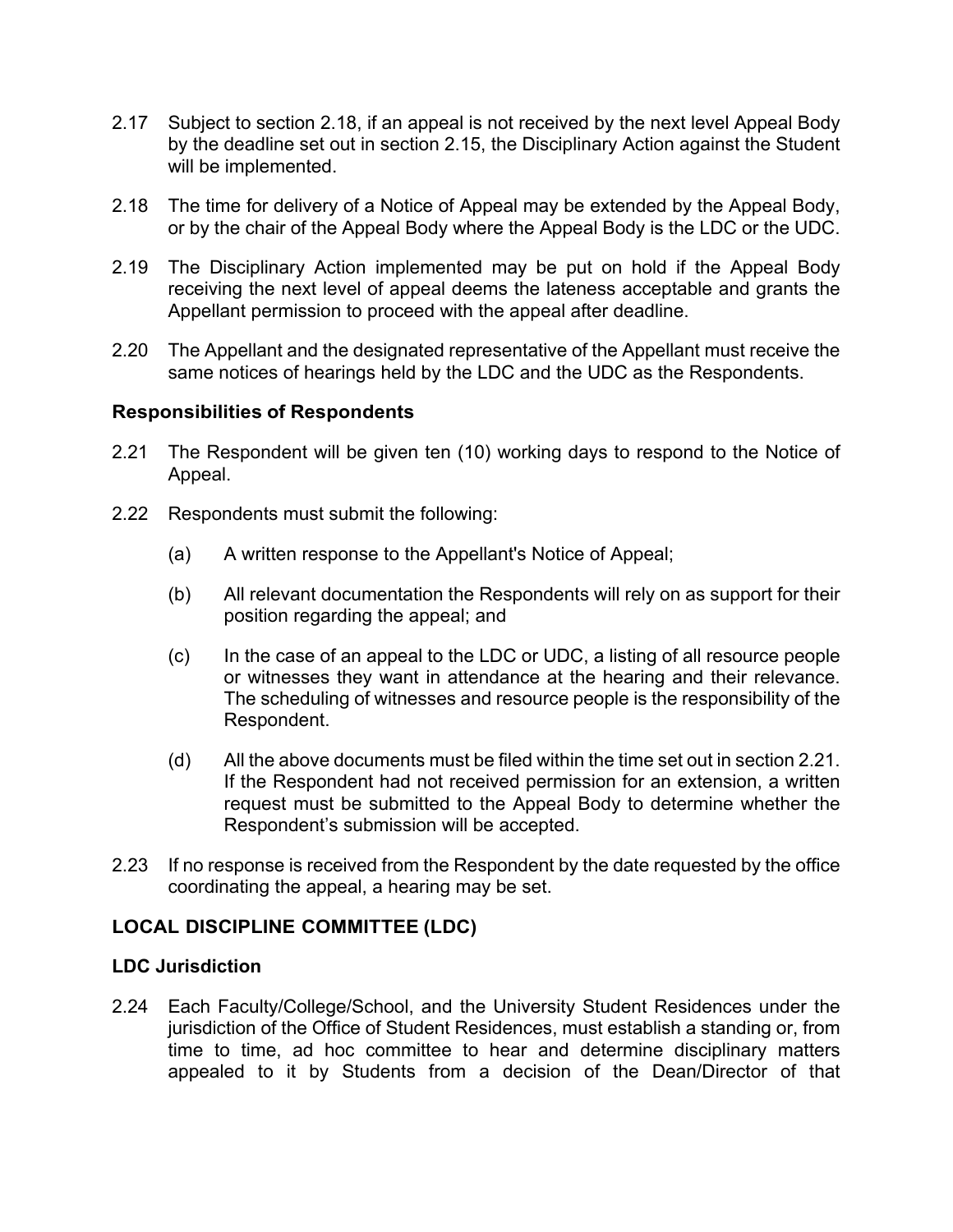Faculty/College/School, or the Director of Student Residences for the University Residences under the Office of Student Residences' jurisdiction.

- 2.25 The LDC and the hearing panels thereof must exercise disciplinary authority on all Students that are appealing a decision from the Dean or Director of the Faculty/College/School or University Student Residence.
- 2.26 The Disciplinary Actions available to the LDC are set out in Table 3.

### **LDC Composition**

- 2.27 In Faculties/Colleges/Schools, the LDC must be composed of an equal number of faculty members and students with a minimum of eight (8) members.
- 2.28 In the case of University Student Residences, the LDC must be composed of an equal number of residence staff and students with a minimum of eight (8) members. Members must be appointed by the Director of Student Residences with the advice of the appropriate Residence Students' Association.
- 2.29 The chair of the LDC must be elected by and from the membership of the LDC.
- 2.30 A quorum must be half the members, with a minimum of four (4) members, ensuring at least one (1) student and one (1) faculty member are present.
- 2.31 Where the Disciplinary Action relates to two (2) or more Faculties, Colleges or Schools, the LDC hearing panel must contain at least one (1) student and one (1) faculty member from each Faculty/College/School.
- 2.32 The chair must only vote in the case of a tie.
- 2.33 The Appellant, or the Appellant's representative, if any, and Respondent must have the right to challenge for cause any member of the LDC, the validity of the challenge to be judged by the remainder of the LDC. Such cause may include current teacher-student relationship, bias, or any factor likely to prejudice a fair hearing. Any person, who was directly involved in the original Disciplinary Action, either as a principal in the case or as a Disciplinary Authority, must be automatically removed from any hearing panel regarding the appeal.

### **LDC Hearing Procedures**

- 2.34 The Appellant must be presumed innocent until the evidence presented indicates that, on the balance of probabilities Disciplinary Action is warranted. The LDC, in weighing the balance of probabilities, must consider the severity of the alleged incident.
- 2.35 The hearing must be by way of a trial de novo unless the appeal has been made only in relation to the severity of the Disciplinary Action imposed.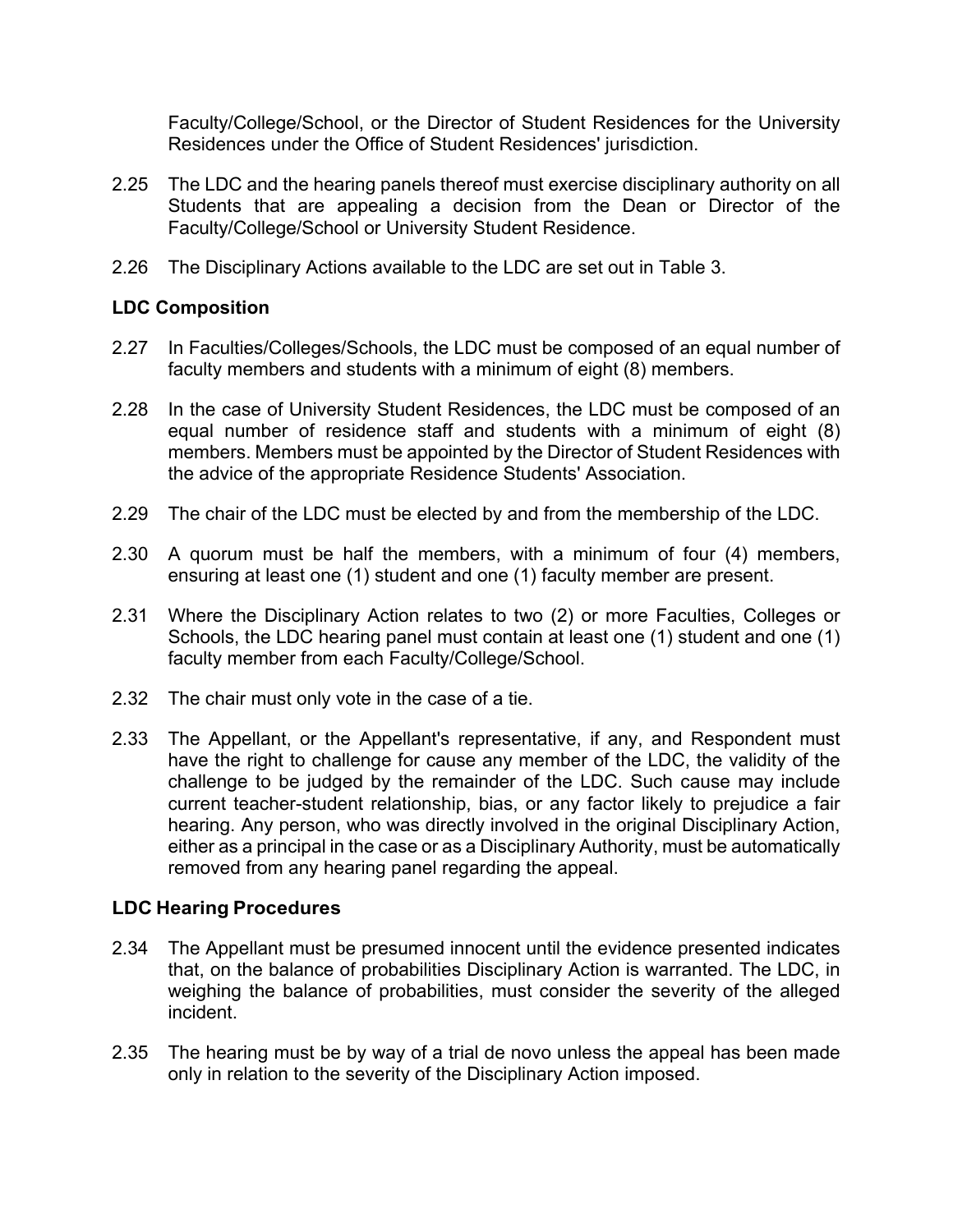- 2.36 Hearings must be closed unless the Appellant requests in writing at least fortyeight (48) hours before the hearing that a hearing be open and there is no reasonable objection to an open hearing.
- 2.37 If the appeal hearing is in closed session, no observers may be present in the room. If the appeal hearing is in open session, any observers present will not be allowed to contribute in any way to the proceedings. Regardless of open or closed status, no electronic or other recording devices will be permitted.
- 2.38 Regardless of section 2.36, hearings related to discipline under the Respectful Work and Learning Environment Policy and/or discipline under the Sexual Violence Policy must be closed.

# **Representatives at LDC Hearing**

- 2.39 At the LDC hearing, the Appellant may appear in person and be represented by a Student Advocate, a representative from the University of Manitoba Students' Union, a representative from the Graduate Students' Association, a member of the University Community not receiving payment for appearing, or a member of the Student's immediate family. It is the Appellant's sole responsibility to determine the adequacy of their representation.
- 2.40 If the Appellant or the Respondent wishes to have a lawyer present, the lawyer(s) present may only be a non-participating observer(s) at hearings of the LDC, but may represent the Appellant or Respondent at hearings of the UDC.

# **Failure to Attend LDC Hearing**

- 2.41 An Appellant who fails to attend a scheduled appeal hearing may have the appeal considered on the basis of the Appellant's written submission, the presentation of the Appellant's designated representative, if any, and the verbal and written submissions made by the Respondent.
- 2.42 The Appellant shall be advised that the LDC has made a decision regarding the appeal and that the Appellant has ten (10) days to provide reasons for missing the hearing prior to the implementation of the decision. The LDC Chair will determine whether the hearing should be re-scheduled based on any submission from the Appellant. A reasonable attempt will be made to reconvene the same members should the hearing be re-scheduled.

# **Evidence at LDC Hearing**

2.43 The Appellant and the Appellant's designated representative, if any, and the Respondent or the Respondent's representative, will receive in writing, at least five (5) working days before the date set for the hearing, the names of the members of the LDC hearing panel who will hear the appeal and the information that has been submitted to the LDC hearing panel by both relevant parties, in accordance with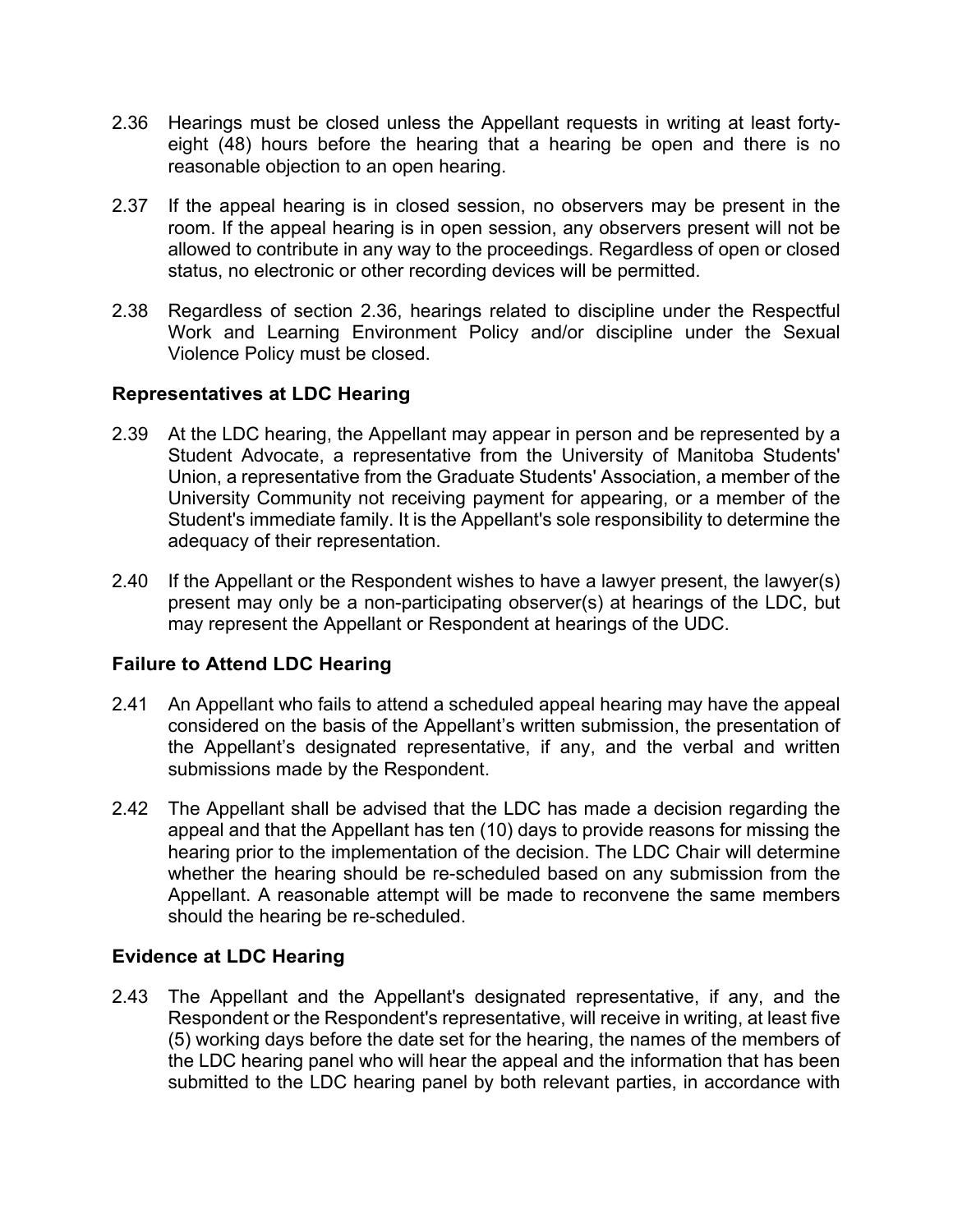*The Freedom of Information and Protection of Privacy Act* and *The Personal Health Information Act*.

- 2.44 The Appellant, or the Appellant's designated representative, if any, and the Respondent, or the Respondent's representative, if any, may call witnesses and submit other evidence. The Appellant, the Appellant's representative, if any, and the Respondent, or Respondent's representative, if any, are responsible for arranging their own witnesses. If witnesses are to be called, a witness list must be provided by the Appellant or the Appellant's representative, if any, in their original appeal package provided to the Chair and a witness list must be provided by the Respondent or the Respondent's representative, if any, with their response to the appeal.
- 2.45 The Appellant must not be required to testify, but if the Appellant elects to do so, then the Appellant may be cross-examined by the Respondent, or the Respondent's representative, if any.
- 2.46 The Appellant or the Appellant's designated representative, if any, and the Respondent, must have the right to cross-examine witnesses.
- 2.47 The LDC may consider confidential information from the University Health Service, Counselling Service, University Chaplains and other similar services which are submitted by these services to the LDC at the request of the Appellant. Such confidential information submitted to the LDC may only be used for the purpose of the appeal.

# **Adjournments of LDC Hearing**

2.48 Requests for adjournment must be granted within reason.

### **Disposition of LDC Hearing**

- 2.49 A decision to uphold or deny an appeal, in whole or in part, and a decision to take different Disciplinary Action, in whole or in part, requires a simple majority of LDC Committee members present and voting. The results of the hearing must be conveyed in writing, in a timely fashion, by the Chair of the LDC to the Appellant or the Appellant's designated representative, if any and to the Respondent or the Respondent's designated representative, as the case may be.
- 2.50 If, after hearing all the evidence, the LDC is satisfied on the evidence presented that the Appellant has committed Academic Misconduct or Non-Academic Misconduct, the LDC may dispose of the matter by instituting any Disciplinary Action set out in the column entitled "Deans, Directors or LDC" in Table 3.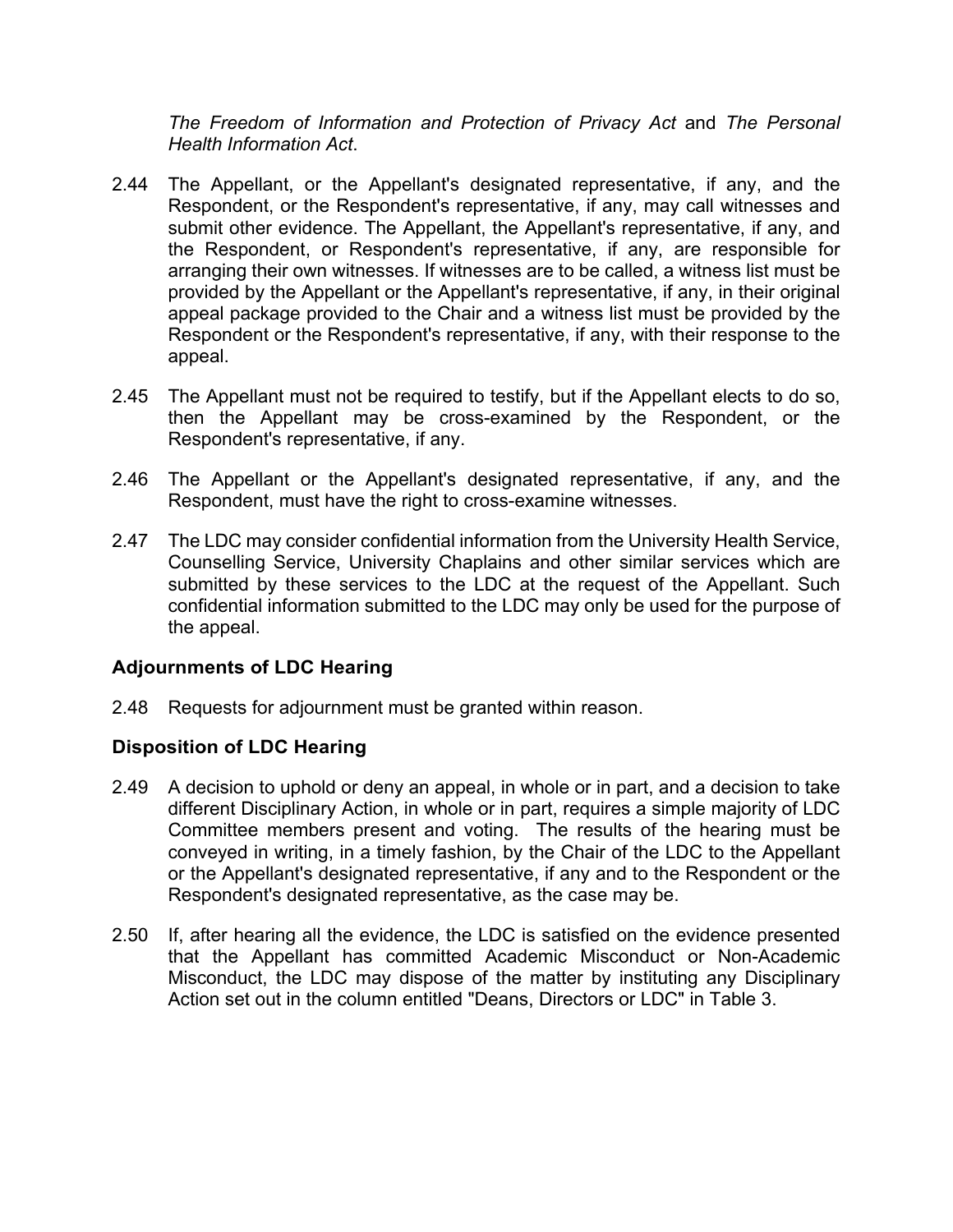# **UNIVERSITY DISCIPLINE COMMITTEE (UDC)**

### **UDC Terms of Reference**

- 2.51 The UDC must:
	- (a) Report annually to the President.
	- (b) Establish procedures, consistent with this Bylaw, for hearing panels.
	- (c) Hear appeals, either as a committee of the whole or through a hearing panel, from decisions of Disciplinary Authorities.
	- (d) Review the Bylaw and related procedures periodically and, if necessary, to recommend changes to them.

# **UDC Jurisdiction**

2.52 The UDC and the hearing panels thereof shall exercise Disciplinary Authority on behalf of the Board of Governors on all Students that are appealing a decision from the Disciplinary Authorities that are set out in section 2.13 of this document.

# **UDC Composition**

- 2.53 The UDC shall be composed of nineteen (19) members. The nineteen (19) shall include:
	- (a) eight (8) faculty members nominated by the Senate Nominating Committee and appointed by the Board of Governors;
	- (b) seven (7) students nominated by the Student Senate Caucus and appointed by the Board of Governors;
	- (c) the President of the University of Manitoba (or designate), as an ex-officio member;
	- (d) the President of the University of Manitoba Students' Union (or designate), as an ex-officio member;
	- (e) the President of the University of Manitoba Graduate Students' Association (or designate), as an ex- officio member; and
	- (f) the Chair appointed pursuant to section 2.57. The Chair must only vote in the event of a tie.
- 2.54 Positions for which no nomination had been received from the Student Senate Caucus by September 15<sup>th</sup> shall be nominated by the Senate Nominating Committee.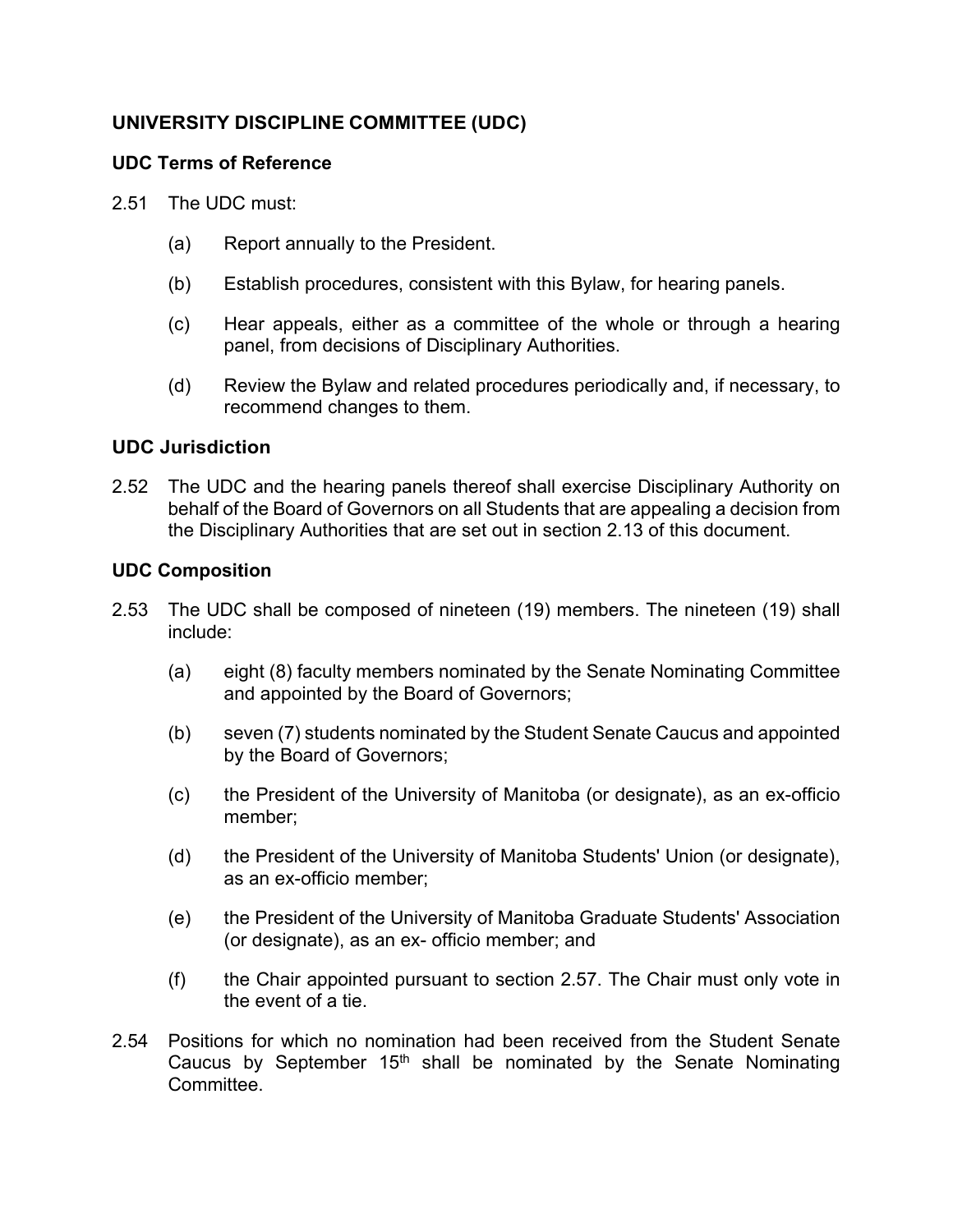- 2.55 The terms of office shall be three (3) years for academic staff, and one (1) year for students, from June 1 to May 31(academic staff), and October 14 to October 13 (students). A member whose term of office has expired in any year shall continue in office until a successor has been appointed and shall be eligible for reappointment.
- 2.56 A quorum must be nine (9) the members, where a minimum of one (1) student and one (1) academic are present.
- 2.57 A Chair will be appointed by the Board of Governors for a three (3) year term.
- 2.58 The Vice-Chair shall be elected from and by the members of the UDC for a three (3) year term.

### **UDC Hearing Panels**

- 2.59 When a matter has been appealed to the UDC, the Chair must either convene the UDC or convene a hearing panel thereof to hear the appeal.
- 2.60 A quorum shall be a minimum of four (4) members, ensuring at least one (1) student and one (1) faculty member are present including the Chair.
- 2.61 The Chair may vote only if there is a tie.
- 2.62 UDC members who have a conflict of interest in a particular case, or have a temporary work conflict, or are otherwise unable to sit, may disqualify themselves from hearing an appeal.
- 2.63 Notwithstanding the foregoing, the Chair of the UDC may, in a particular case, require that a larger hearing panel be convened to consider the matter, provided that such a larger hearing panel maintains the proportional representation as set out in section 2.60.
- 2.64 The Chair of the UDC may use his/her discretion to reject an appeal if the appeal appears to be clearly outside the jurisdiction of the UDC, (for example, matters not dealing with discipline nor related Disciplinary Actions taken by a lower Appeal Body).
- 2.65 When an appeal is received based on a fine or the amount ordered, the only decision from which an appeal is taken is the amount levied by way of fine or the amount ordered to be paid by way of restitution; then, if such fine or restitution does not exceed \$500.00, the Chair may, at the Chair's discretion, personally decide the matter, or may convene a hearing panel to hear the appeal.
- 2.66 A staff member from the Office of the University Secretary, will serve as recording secretary for the hearings.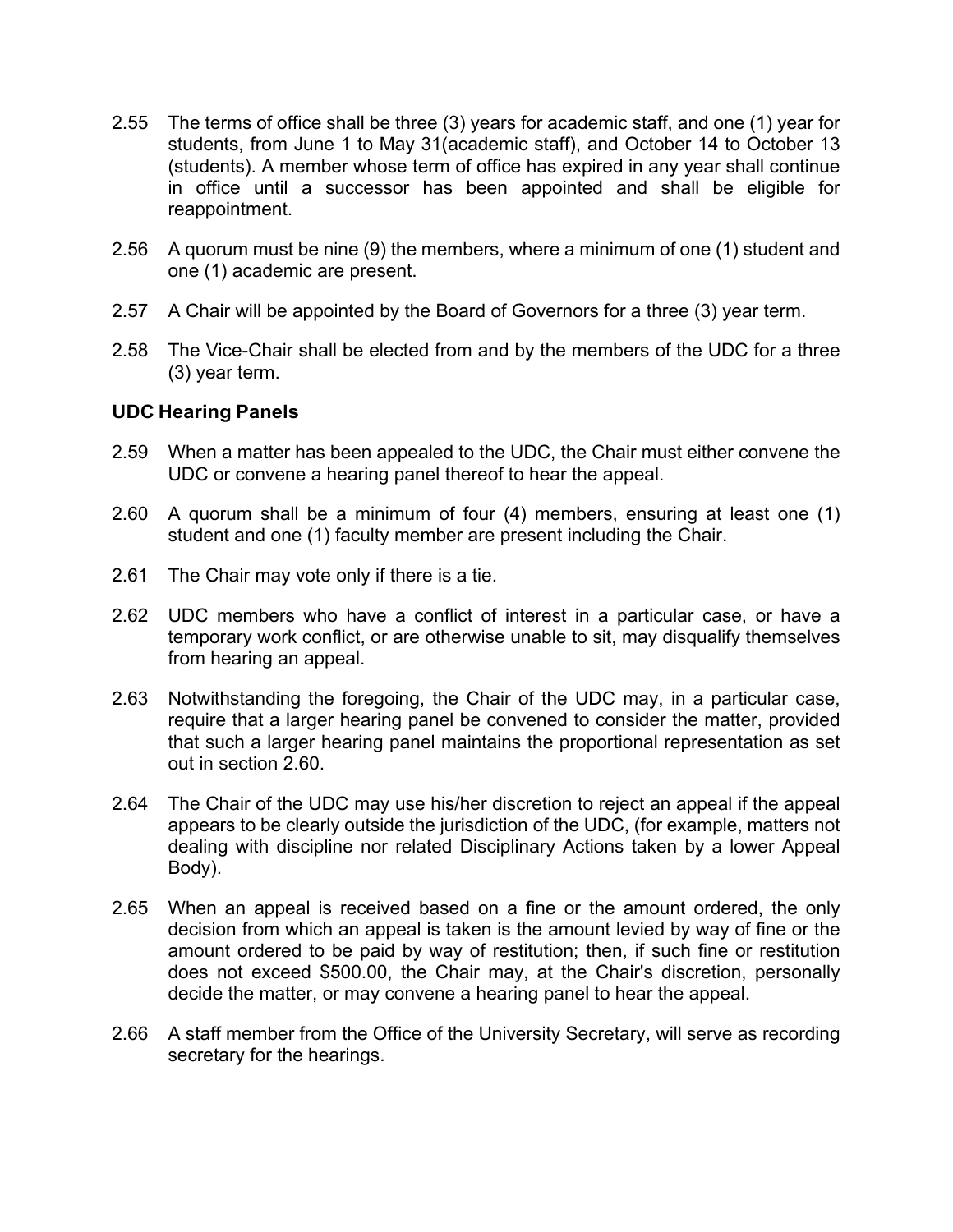2.67 The Appellant, or the Appellant's representative, if any, and the Respondent must have the right to challenge for cause any member of the UDC hearing panel, the validity of the challenge to be judged by the remainder of the UDC hearing panel if such a challenge is made at this time. Such cause may include current teacherstudent relationship, bias, or any other factor likely to prejudice a fair hearing. Any person who was directly involved in the original Disciplinary Action, either as a principal in the case or as a Disciplinary Authority, must be automatically removed from any hearing panel regarding the appeal. The Office of the University Secretary after consultation with the Chair will make every reasonable attempt to address any concerns made prior to the hearing date regarding bias by either the Appellant or the Respondent.

# **UDC Hearing Procedures**

- 2.68 The Appellant must be presumed innocent until the evidence presented indicates that, on the balance of probabilities Disciplinary Action is warranted. The UDC, in weighing the balance of probabilities, must consider the severity of the alleged incident.
- 2.69 The hearing before the UDC hearing panel must be by way of a *trial de novo* except where the appeal has been made only in relation to the severity of the Disciplinary Action imposed, such as appeals of Disciplinary Action imposed in relation to the Respectful Work and Learning Environment Policy or the Sexual Violence Policy
- 2.70 After an appeal hearing has commenced, the appeal may be withdrawn by the Appellant only with leave of the UDC hearing panel.
- 2.71 Hearings must be closed unless the Appellant requests in writing at least fortyeight (48) hours before the hearing that a hearing be open and there is no reasonable objection to an open hearing.
- 2.72 If the appeal hearing is in closed session, no observers may be present in the room. If the appeal hearing is in open session, any observers present will not be allowed to contribute in any way to the proceedings. Regardless of open or closed status, no electronic or other recording devices will be permitted.
- 2.73 Regardless of section 2.71, hearings related to discipline under the Respectful Work and Learning Environment Policy and/or discipline relating to Sexual Violence must be closed.

### **Representatives at UDC Hearing**

2.74 At the UDC hearing, the Appellant may appear in person and may be represented by a Student Advocate, a representative from the University of Manitoba Student's Union, a representative from the Graduate Students' Association, a member of the University Community not receiving payment for appearing, a member of the Appellant's immediate family, or a lawyer. It is the Appellant's sole responsibility to determine the adequacy of their representation.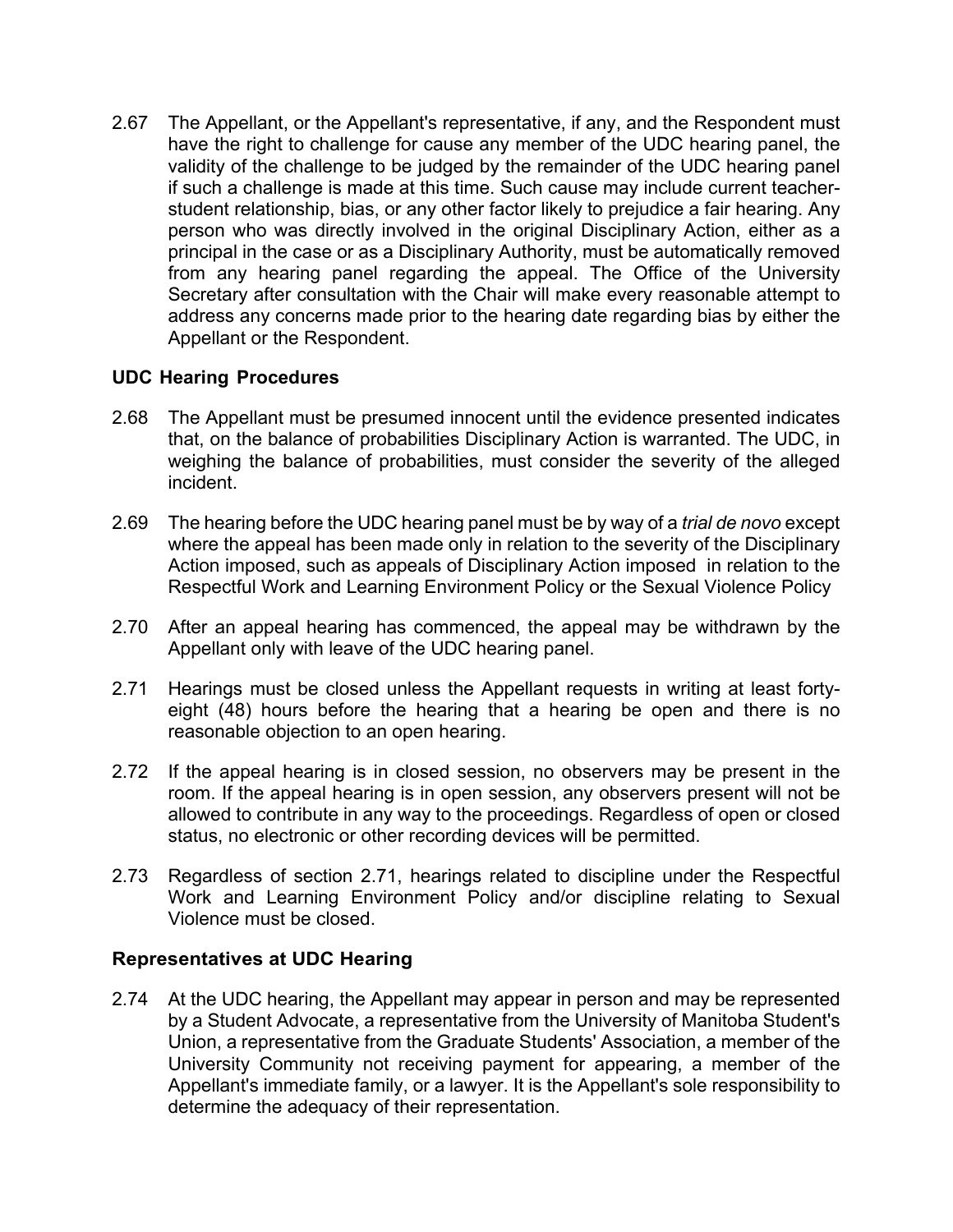- 2.75 At the UDC hearing, the Respondent may be represented by a lawyer from the University of Manitoba's Office of Legal Counsel.
- 2.76 If any party intends to have a lawyer present at the hearing, that party must notify the Chair of the UDC at least seven (7) working days prior to the hearing. In that event, the UDC hearing panel may also retain the services of legal counsel. A rescheduling of the hearing may be required for all parties to retain legal counsel.
- 2.77 Subject to the notice provision in section 2.76, a representative designated in writing by any party may:
	- (a) attend the disciplinary hearing; and
	- (b) participate in any disciplinary hearing to the extent of asking questions of anyone in attendance and making submissions to the UDC.
- 2.78 The Appellant and the Appellant's designated representative, if any, and the Respondent and the Respondent's representative, if any, shall be entitled to receive in writing, at least five (5) working days before the date set for the hearing, the information that has been submitted to the previous Appeal Body by the parties in accordance with *The Freedom of Information and Protection of Privacy Act* and *The Personal Health Information Act*.

### **Failure to Attend UDC Hearing**

- 2.79 An Appellant who fails to attend a scheduled appeal hearing may have the appeal considered on the basis of the Appellant's written submission, the presentation of the Appellant's designated representative, if any, and the verbal and written submissions made by the Respondent.
- 2.80 The Appellant must be advised that the UDC has made a decision regarding the appeal and that the Appellant has ten (10) days to provide reasons for missing the hearing prior to the implementation of the decision. The Chair must determine whether the hearing should be re-scheduled based on any submission from the Appellant. A reasonable attempt will be made to reconvene the same members should the hearing be re-scheduled.

### **Evidence at UDC Hearing**

2.81 The Appellant, or the Appellant's representative, if any, and the relevant Respondent, or the Respondent's representative, if any, may call witnesses and submit other evidence. The Appellant, or the Appellant's representative, if any, and the relevant Respondent, or the Respondent's representative, if any, are responsible for arranging their own witnesses. If witnesses are to be called, a witness list must be provided by the Appellant or the Appellant's representative, if any, in their original appeal submission provided to the Chair and a witness list must be provided by the relevant Respondent, or the Respondent's representative, if any, with their response to the appeal.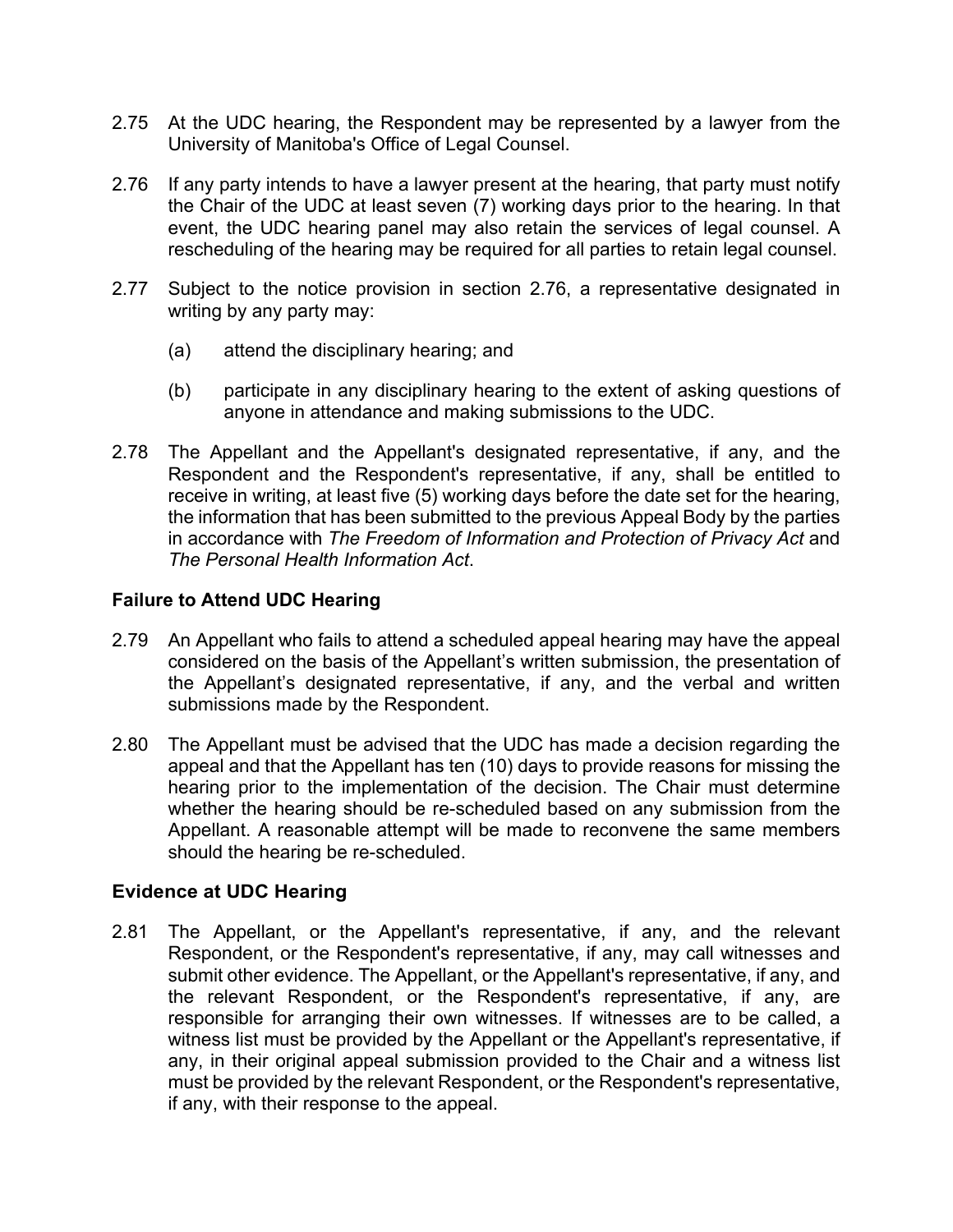- 2.82 The Appellant or the Appellant's designated representative, if any, and the Respondent, or the Respondent's representative, if any, must have the right to cross-examine witnesses.
- 2.83 The Appellant must not be required to give testimony but if the Appellant elects to do so, the Appellant may be cross-examined.
- 2.84 The UDC may consider confidential information from the University Health Service, Counselling Service, University Chaplains and other similar services which are submitted by these services to the UDC at the request of the Appellant. Such confidential information submitted to the UDC may only be used for the purpose of the appeal and will be treated as other documentation submitted for the appeal hearing as set out in section 2.87.
- 2.85 Appellants may not appeal the disposition of a finding under the Respectful Work and Learning Environment Policy or under the Sexual Violence Policy, but may appeal disciplinary action based on that finding. Where an appeal of disciplinary action has been initiated and upon the written request of the Chair of the UDC, the Vice-President (Administration) shall forward to the UDC the report of the investigator for consideration in the disposition of the appeal. Such confidential information submitted to the UDC may only be used for the purpose of the appeal and will be treated as other documentation submitted for the appeal hearing as set out in section 2.87.
- 2.86 Subject to section 2.78, the Appellant, the Appellant's representative and the relevant Disciplinary Authority normally must have the right to receive a copy of any university document that the UDC or hearing panel considers in relation to the appeal. The Chair of the Committee must make the final determination on this matter.
- 2.87 All members of the UDC and/or hearing panel will keep all materials and information used for the appeal in strict confidence and surrender such materials to the recording secretary who will have the materials destroyed by way of confidential shredding.

### **Adjournments**

2.88 Requests for adjournment shall be granted within reason.

### **Disposition**

- 2.89 A decision to uphold or deny an appeal, in whole or in part, and a decision to take different Disciplinary Action, in whole or in part, requires a simple majority.
- 2.90 If, after hearing all the evidence, the UDC is satisfied on the evidence presented that the Appellant has committed Academic Misconduct or Non-Academic Misconduct, the UDC may dispose of the matter by instituting any Disciplinary Action set out in the column entitled "UDC" in Table 3.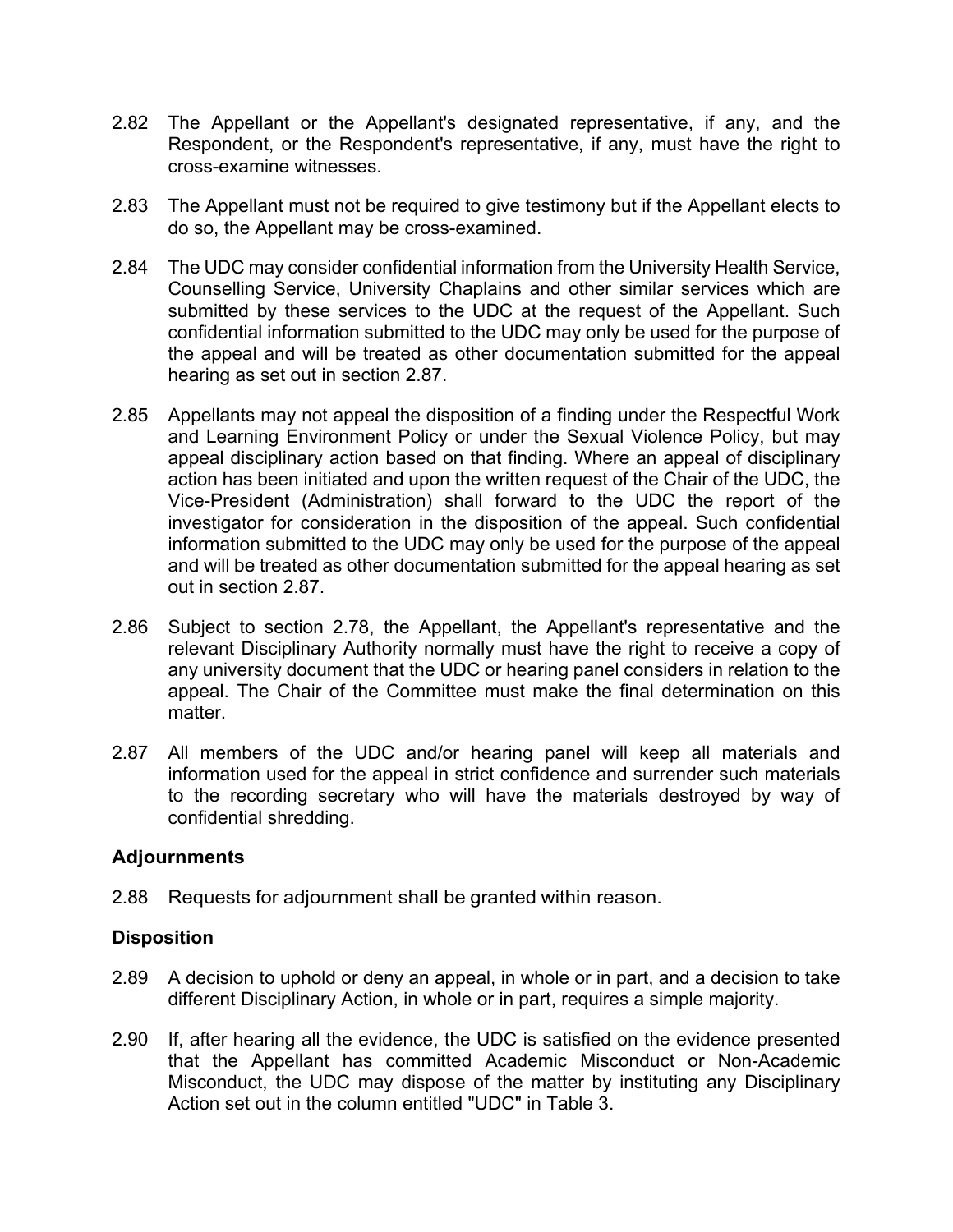- 2.91 The Chair of the UDC or hearing panel must, after a decision has been made, report the results of that decision in writing to:
	- (a) the Appellant or the designated representative of the Appellant, if any;
	- (b) the Respondent, or the Respondent's representative, if any, from whose decision the appeal has been heard;
	- (c) the Dean/Director of the Faculty/College/School involved; or the Associate Vice-President (Administration), the Director of Student Residences, or the Chief Information Officer (CIO) of IST, as the case may be;
	- (d) the Registrar;
	- (e) the Vice-President (Administration);
	- (f) the Vice-Provost (Students); or
	- (g) any others as deemed relevant.

#### **Part III Accountability**

- 3.1 The Office of Legal Counsel is responsible for advising the President that a formal review of this Appeal Procedure is required.
- 3.2 The President or his or her delegate is responsible for the implementation, administration and review of this Appeal Procedure.
- 3.3 Students, Faculty/College/School Councils, Unit Heads, Academic Staff and employees are responsible for complying with this Appeal Procedure.

### **Part IV Review**

- 4.1 Governing Document reviews must be conducted every ten (10) years. The next scheduled review date for this Appeal Procedure is September 1, 2028.
- 4.2 In the interim, this Appeal Procedure may be revised or repealed if:
	- (a) the Approving Body deems it necessary or desirable to do so;
	- (b) the Appeal Procedure is no longer legislatively or statutorily compliant;
	- (c) the Appeal Procedure is now in conflict with another Governing Document; and/or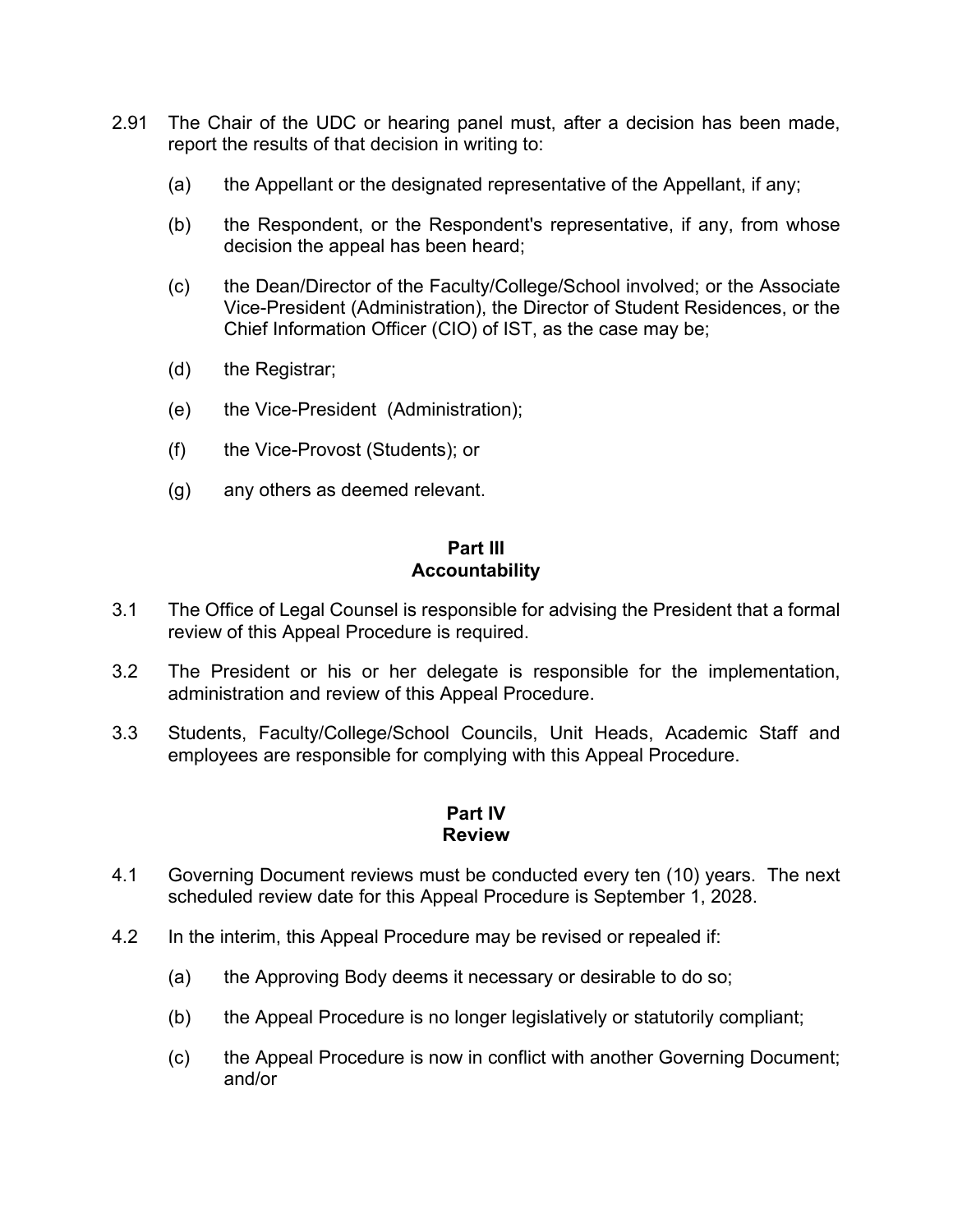(d) the Parent Policy is revised or repealed.

### **Part V Effect on Previous Statements**

- 5.1 This Procedure supersedes all of the following:
	- (a) Student Discipline Appeal Procedure, effective September 1, 2016;
	- (b) all previous Board of Governors/Senate Governing Documents on the subject matter contained herein; and
	- (c) all previous Administration Governing Documents on the subject matter contained herein.

### **Part VI Cross References**

- 6.1 This Appeal Procedure should be cross referenced to the following relevant Governing Documents, legislation and/or forms:
	- (a) Student Discipline Bylaw;
	- (b) Table 1: Jurisdiction of Disciplinary Authorities for Academic Misconduct;
	- (c) Table 2: Jurisdiction of Disciplinary Authorities for Non-Academic Misconduct:
	- (d) Table 3: Disciplinary Actions and Disciplinary Authorities;
	- (e) Student Academic Misconduct Procedure;
	- (f) Student Non-Academic Misconduct and Concerning Behaviour Procedure;
	- (g) Definitions of Academic Units Policy;
	- (h) Final Examinations and Final Grades Policy and Procedures;
	- (i) Respectful Work and Learning Environment Policy;
	- (j) Sexual Violence Policy;
	- (k) Disclosures and Complaints Procedure;
	- (l) Use of Computer Facilities Policy and Procedure;
	- (m) Violent or Threatening Behaviour Policy and Procedure;